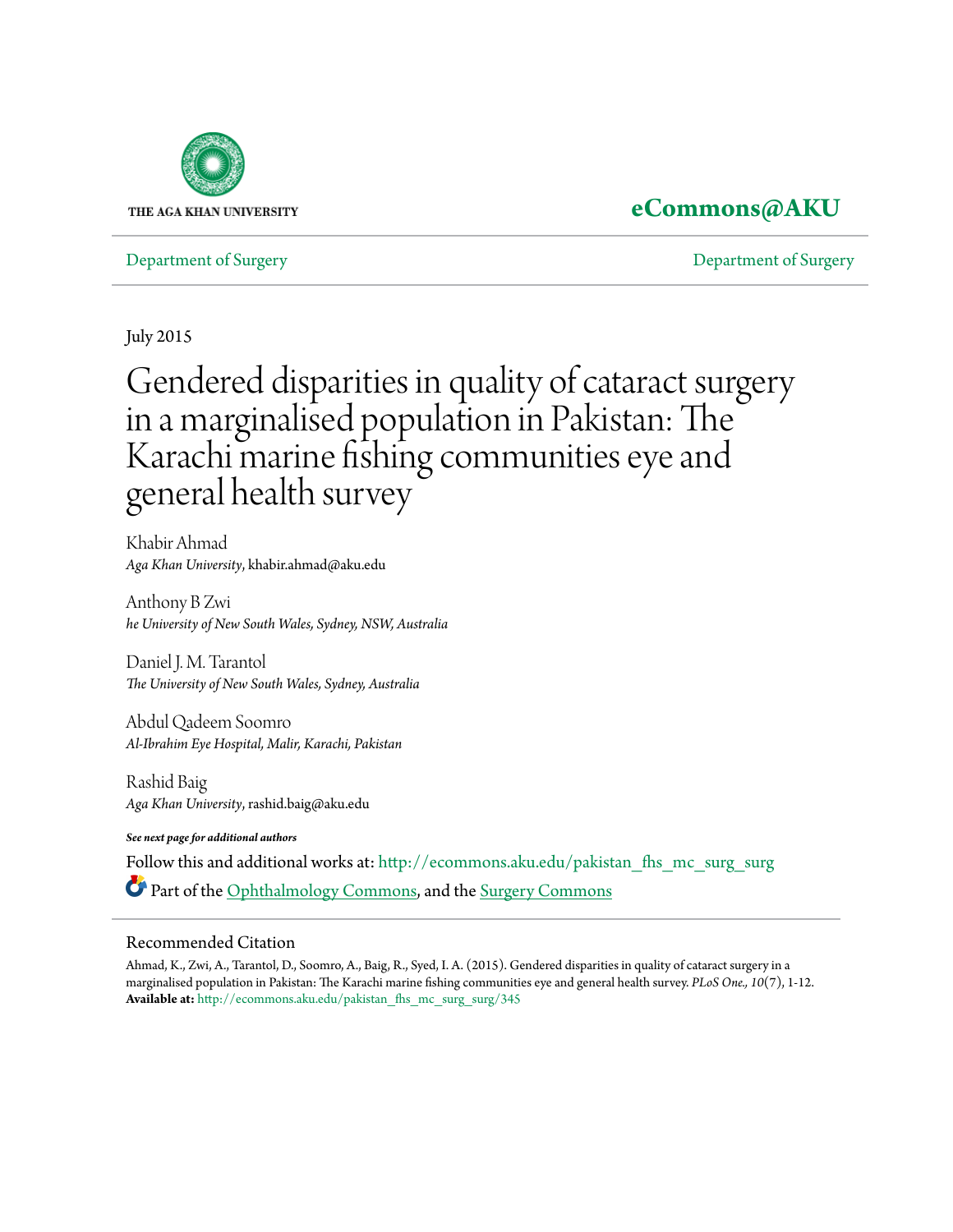#### **Authors**

Khabir Ahmad, Anthony B Zwi, Daniel J. M. Tarantol, Abdul Qadeem Soomro, Rashid Baig, and Iqbal Azam Syed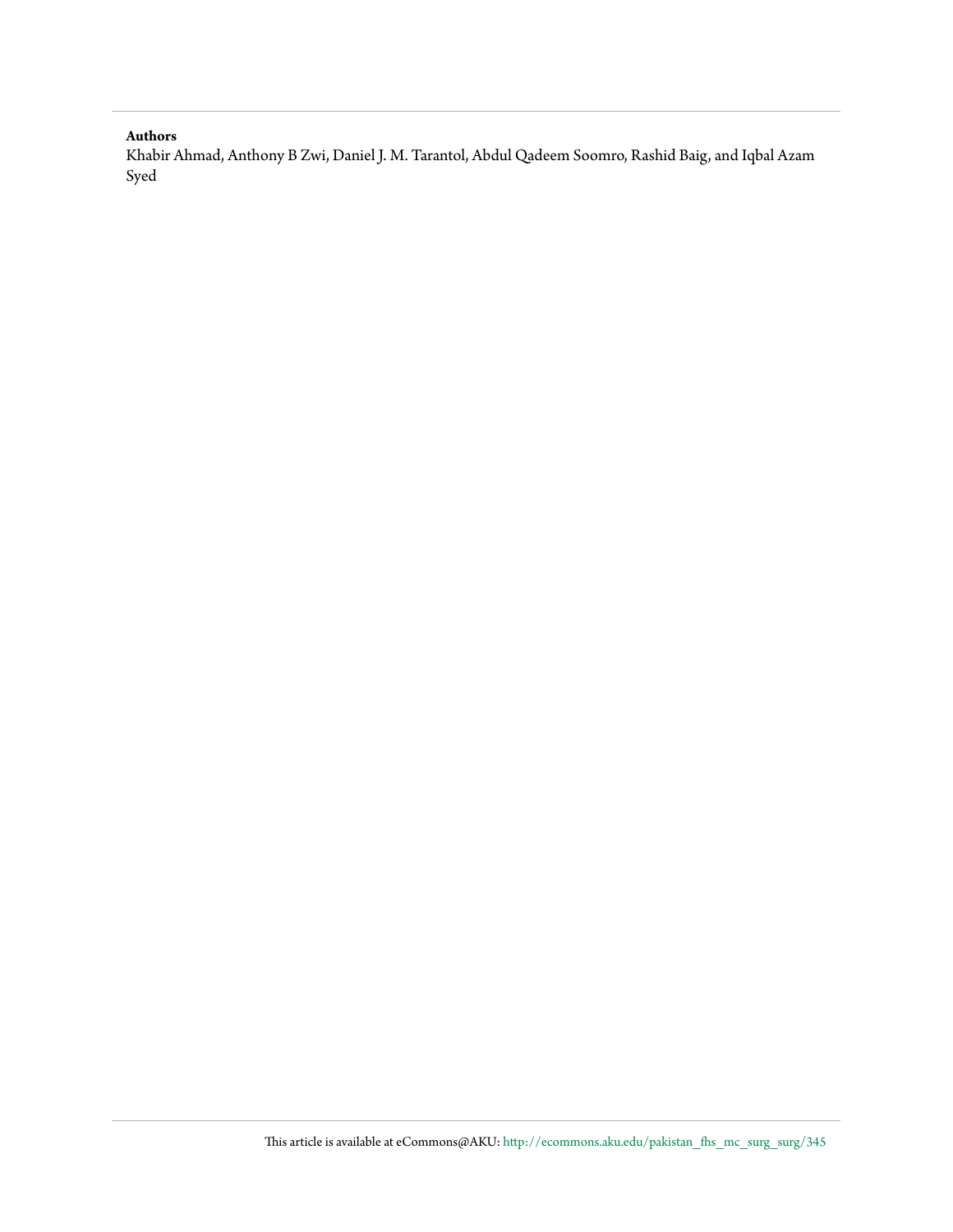

# **OPEN ACCESS**

Citation: Ahmad K, Zwi AB, Tarantola DJM, Soomro AQ, Baig R, Azam SI (2015) Gendered Disparities in Quality of Cataract Surgery in a Marginalised Population in Pakistan: The Karachi Marine Fishing Communities Eye and General Health Survey. PLoS ONE 10(7): e0131774. doi:10.1371/journal. pone.0131774

Editor: Rohit C. Khanna, LV Prasad Eye Institute, INDIA

Received: January 9, 2015

Accepted: June 6, 2015

Published: July 17, 2015

Copyright: © 2015 Ahmad et al. This is an open access article distributed under the terms of the [Creative Commons Attribution License,](http://creativecommons.org/licenses/by/4.0/) which permits unrestricted use, distribution, and reproduction in any medium, provided the original author and source are credited.

Data Availability Statement: All data underlying the findings are fully available without restriction. Data are available from DRYAD using the following identifier: <http://dx.doi.org/10.5061/dryad.7q5c7>

Funding: The Fred Hollows Foundation, Australia. The funders had no role in study design, data collection and analysis, decision to publish, or preparation of the manuscript.

Competing Interests: The authors have declared that no competing interests exist.

RESEARCH ARTICLE

# Gendered Disparities in Quality of Cataract Surgery in a Marginalised Population in Pakistan: The Karachi Marine Fishing Communities Eye and General Health Survey

Khabir Ahmad $^{1,2,3}$ \*, Anthony B. Zwi $^1$ , Daniel J. M. Tarantola $^4$ , Abdul Qadeem Soomro $^5$ , Rashid Baig<sup>2</sup>, Syed Iqbal Azam<sup>6</sup>

1 School of Social Sciences, Faculty of Arts and Social Sciences, The University of New South Wales, Sydney, NSW, Australia, 2 Section of Ophthalmology, Department of Surgery, Aga Khan University, Karachi, Pakistan, 3 Office of Surgical Research, Department of Surgery, Aga Khan University, Karachi, Pakistan, 4 School of Public Health and Community Medicine, Faculty of Medicine, The University of New South Wales, Sydney, Australia, 5 Isra Postgraduate Institute of Ophthalmology, Al-Ibrahim Eye Hospital, Malir, Karachi, Pakistan, 6 Department of Community Health Sciences, Aga Khan University, Karachi, Pakistan

\* khabir.ahmad@aku.edu

# Abstract

# **Background**

Marine fishing communities are among the most marginalised and hard-to-reach groups and have been largely neglected in health research. We examined the quality of cataract surgery and its determinants, with an emphasis on gender, in marine fishing communities in Karachi, Pakistan, using multiple indicators of performance.

# Methods and Findings

The Karachi Marine Fishing Communities Eye and General Health Survey was a door-todoor, cross-sectional study conducted between March 2009 and April 2010 in fishing communities living on 7 islands and in coastal areas in Keamari, Karachi, located on the Arabian Sea. A population-based sample of 638 adults, aged  $>$  50 years, was studied. A total of 145 eyes (of 97 persons) had undergone cataract surgery in this sample. Cataract surgical outcomes assessed included vision (presenting and best-corrected with a reduced logMAR chart), satisfaction with surgery, astigmatism, and pupil shape. Overall, 65.5% of the operated eyes had some form of visual loss (presenting visual acuity [PVA] < 6/12). 55.2%, 29.0%, and 15.9% of these had good, borderline, and poor visual outcomes based on presenting vision; with best correction, these values were: 68.3 %, 18.6%, and 13.1%, respectively. Of 7 covariates evaluated in the multivariable generalized estimating equations (GEE) analyses, gender was the only significant independent predictor of visual outcome. Women's eyes were nearly 4.38 times more likely to have suboptimal visual outcome (PVA<6/18) compared with men's eyes (adjusted odds ratio 4.38, 95% CI 1.96-9.79; P<0.001) after adjusting for the effect of household financial status. A higher proportion of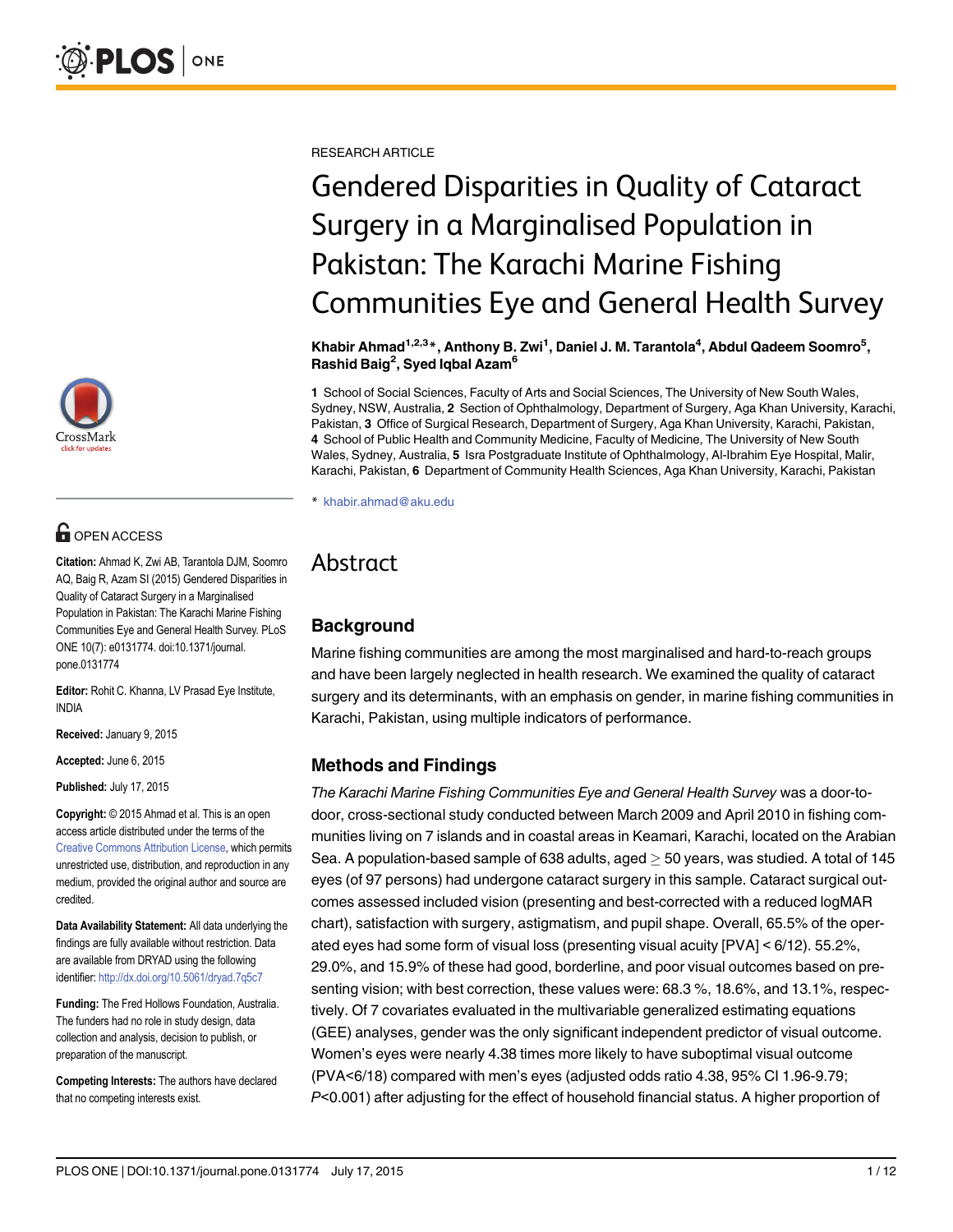<span id="page-3-0"></span>women's than men's eyes had an irregular pupil (26.5% vs. 14.8%) or severe/very severe astigmatism (27.5% vs. 18.2%). However, these differences did not reach statistical significance. Overall, more than one fourth (44/144) of cataract surgeries resulted in dissatisfaction. The only significant predictor of satisfaction was visual outcome (P <0.001).

#### **Conclusions**

The quality of cataract surgery in this marginalised population, especially among women, falls well below the WHO recommended standards. Gender disparities, in particular, deserve proactive attention in policy, service delivery, research and evaluation.

#### Introduction

The most recent estimates by the World Health Organization (WHO) suggest that there were 285 million visually impaired people worldwide in 2010 [[1](#page-13-0)]. Of these, 39 million people were blind and another 246 million had low vision. Cataract remains the leading cause of visual loss worldwide, accounting for nearly half of all blindness and a third of all visual impairment. Much of this burden occurs in low- and middle-income countries (LMICs) where access to eye care services remains uneven, with disadvantaged groups (notably women, elderly, rural and remote dwellers, the poor, and those with no school-based education) being disproportionately affected. Surgical removal of cataract remains the only effective treatment option. While substantial progress has been made in many LMICs to increase the number of cataract operations over the last 2 decades[\[2](#page-13-0)], quality of cataract surgery remains a relatively neglected aspect of eye care  $\lceil 3 \rceil$ .

The WHO advises that more than 85% of cataract surgeries should achieve a good visual outcome (presenting visual acuity [PVA]: 6/18 or better) with fewer than 10% having borderline ( $\lt$  6/18-6/60), and less than 5% having poor ( $\lt$  6/60) outcomes. However, populationbased data that exist suggest that a quarter to a third of all cataract surgeries in many LMICs leave people with poor visual outcome<sup>[[4\]](#page-13-0)</sup>. A common limitation of the published research is that it has focused almost exclusively on a single indicator (Snellen's visual acuity) to measure the quality of cataract surgical care  $[5, 6]$  $[5, 6]$  $[5, 6]$  $[5, 6]$ , to the exclusion of other indicators including user perspectives of quality of care. In addition, these studies were largely conducted in general populations with insufficient focus on marginalised groups[[7\]](#page-13-0).

The Karachi Marine Fishing Communities Eye and General Health Survey  $[8, 9]$  $[8, 9]$  $[8, 9]$  $[8, 9]$  was seminal in providing population-based data on eye disease burden, access to eye care, and eye health outcomes in a little-studied population of hard-to-reach fishing communities. We recently reported that 54.7% people aged  $\geq$  50 years in these communities had never had an eye examination, with perceived lack of need, financial hardships, and a range of "fears" and anxieties hindering access to eye care, despite a large unmet need [[8\]](#page-13-0). This article reports our findings regarding the quality of cataract surgery and its association with gender and several other factors in that sample.

Pakistan has a sizable population of marine fishing communities, mostly living along its 1050 km Arabian Sea coastline. Fishing is a major source of income, employment, and food for these communities. Marine fishing today remains one of the most hazardous occupations in the world and most people who depend on this occupation live in abject poverty, suffering from government neglect and the uncertainties associated with weather and catch[[10\]](#page-13-0). Worldwide, fishing communities have been largely neglected in health research.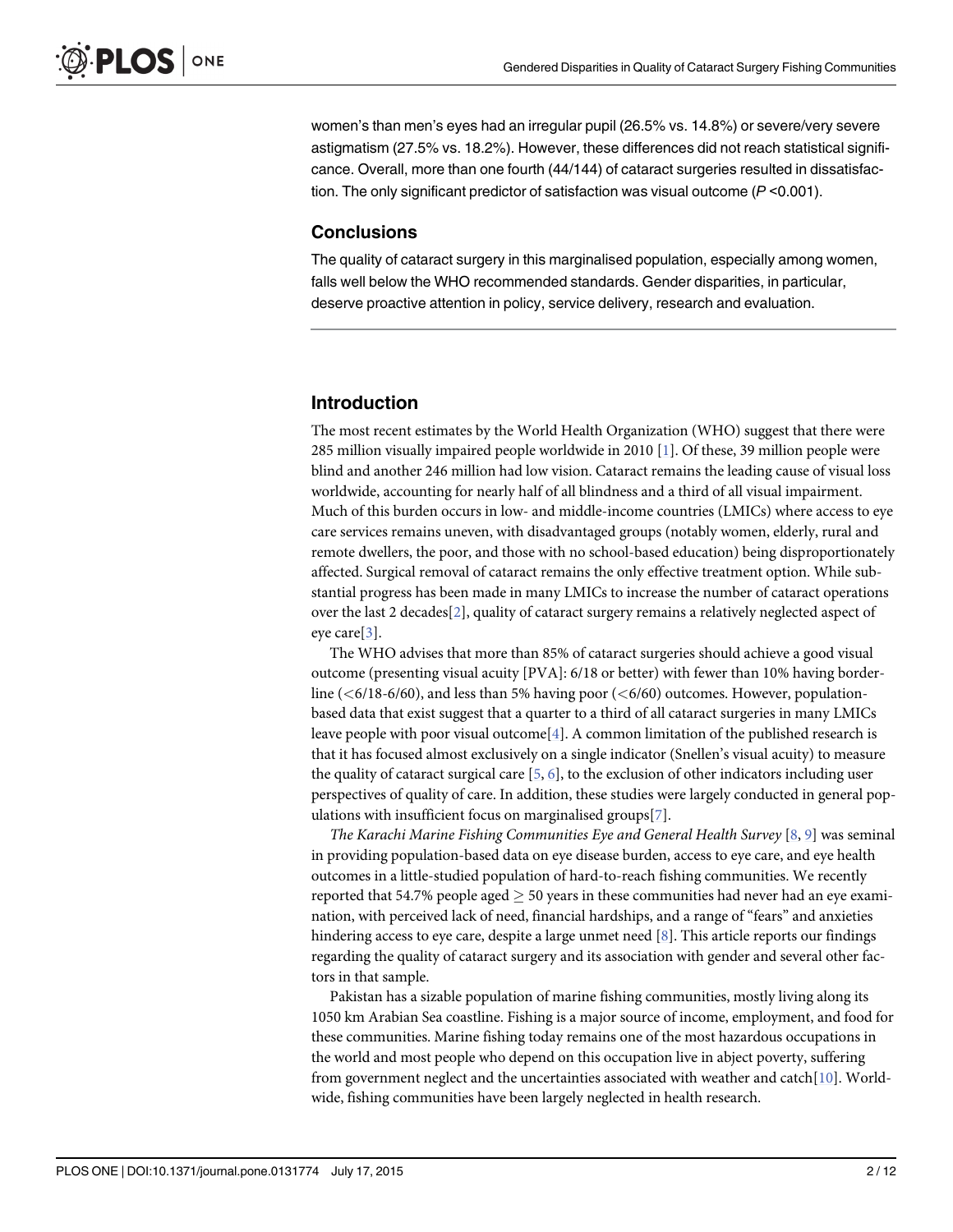# <span id="page-4-0"></span>Materials and Methods

# Study design and setting

The methods of The Karachi Marine Fishing Communities Eye and General Health Survey have been described previously  $[8, 9]$  $[8, 9]$  $[8, 9]$  $[8, 9]$ . Briefly, this was a population-based, cross-sectional survey, carried out from March 2009 to April 2010 in marine fishing communities in Keamari, one of the 18 towns in Karachi, Pakistan's most populous city, located on the Arabian Sea coast. We purposely selected three islands, Baba, Bhit, and Shams Pir, and four coastal areas, Padar Ground, Kutchi Para, Babri Mosque, and Saddam Chowk in order to enable the study of the three major ethnic marine fishing communities residing in Karachi: Kutchi, Bengali, and Sindhi. These sites also exhibit very high rates of poverty and low levels of school-based education[[8](#page-13-0)].

# Study participants and selection process

The study was focused on adults  $\geq$  50 years of age, given that worldwide two-thirds of all visual impairment occurs in this age group. Of 638 people who were included in this survey, 97 had undergone cataract surgery in one or both eyes and were included in the analysis.

Study procedures were explained to the eligible individuals and their informed verbal consent was obtained prior to participation. Written consent could not be taken because of the very low literacy rate in the selected population. An independent witness attested that the "Participant Information Statement had been read to and understood by" the study participant. Permission to conduct this research was obtained from the Federal Ministry of Health, Islamabad, Pakistan, and the City District Government, Karachi, Pakistan. Ethical approval for the research was obtained from the Human Research Ethics Committee of The University of New South Wales, Sydney, Australia (HREC 08181).

# Study variables

Socio-demographic and socio-economic variables including age, ethnicity, self-reported financial status of the household, and daily per capita income of the household have been previously defined[\[8,](#page-13-0) [9](#page-13-0)].

Visual impairment (VI), recorded for each eye and then for the better eye, was classified based on PVA as: no VI ( $\geq 6/12$ ), mild VI ( $\lt 6/12-6/18$ ), moderate VI ( $\lt 6/18-6/60$ ), severe VI ( $\leq 6/60-3/60$ ) and blindness ( $\leq 3/60$  [\[11\]](#page-13-0)). *Blindness* was further categorised as Blindness 1  $\left( \langle \langle 3/60 - 1/60 \rangle, \langle 8 \rangle \right)$  Blindness 2 ( $\langle 1/60 - 1 \rangle$  experise 1), and Blindness 3 (No light perception). Pupil shape, assessed using direct ophthalmoscopy, was recorded as regular if it was round and irregular if otherwise. Astigmatism was defined as −0.5 D cylinder or more and grouped as: none ( $<$  -0.5 D cyl.), mild to moderate (-0.5 to -1.5 D cyl.), severe ( $>$  -1.5 to -3.5 D cyl.), and very severe (> -3.5 D cyl). Participants were asked if they were satisfied with their surgery. For those who had bilateral cataract surgery, satisfaction was assessed for each eye separately. Uncorrected refractive error was defined as  $PVA < 6/12$  improving to  $6/12$  or better with best correction or pinhole. Posterior capsule opacification (PCO) was defined as the presence of a thickened posterior capsule in visual axis on slit-lamp examination, causing  $PVA < 6/12$ . Agerelated macular degeneration (ARMD) was diagnosed based on the presence of signs, such as drusen, retinal pigment epithelial changes, and subfoveal choroidal neovascularisation. Glaucoma was defined as evidence of glaucomatous damage to the optic nerve head with or without raised IOP (>21mmHg). Optic neuropathy was defined as the presence of disc swelling or pallor, or relative afferent pupillary defect. Phthisis was defined as a small shrunken globe due to trauma or severe infection. The cause was labeled as *amblyopia* if best-corrected visual acuity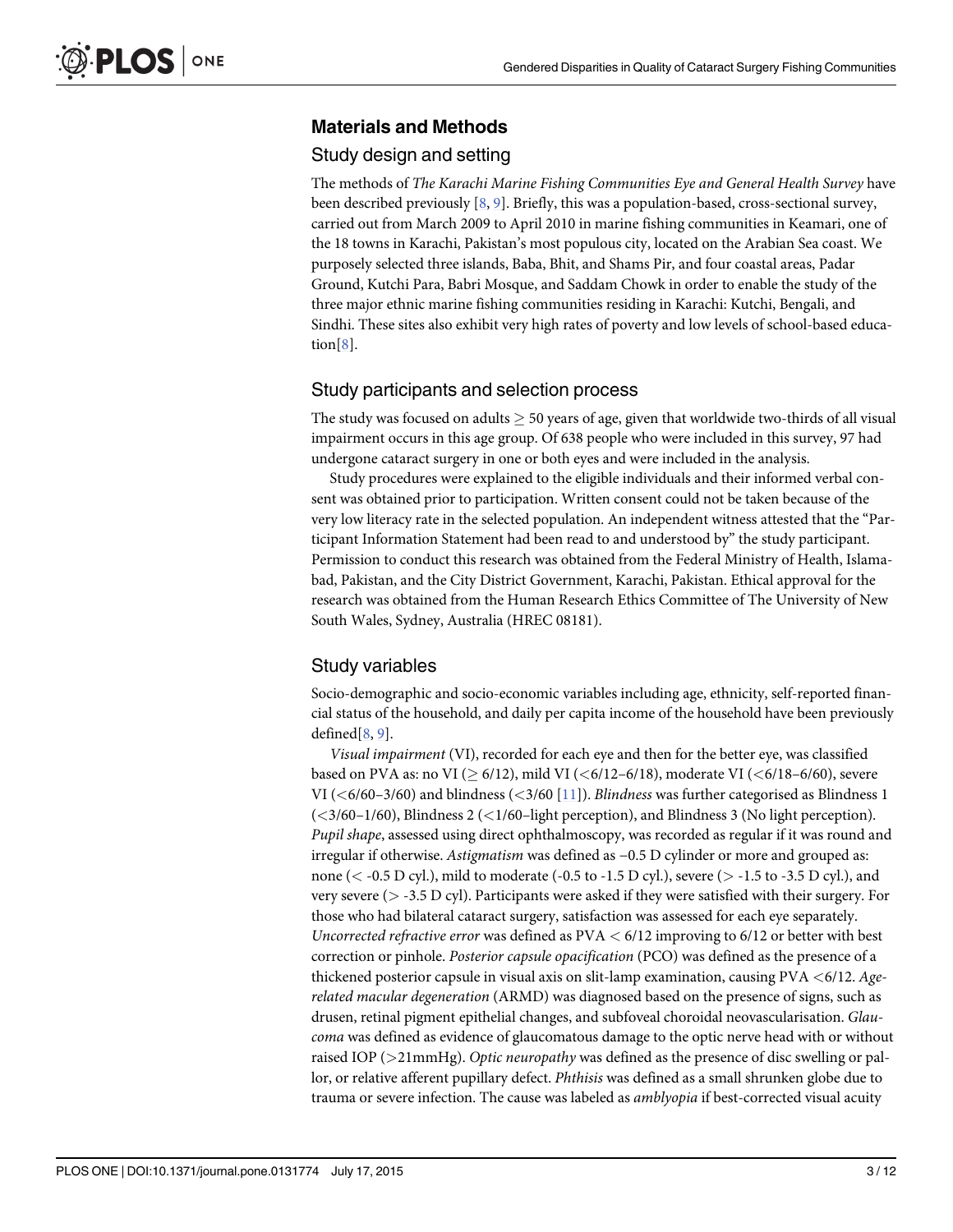<span id="page-5-0"></span>(BCVA) of <6/12 was not attributable directly to any underlying structural abnormality of the eye or visual pathways.

#### Data collection process

A central survey workstation was established in each of the 7 survey sites where interviews and eye examination were held. Our survey team (and their roles) comprised a study coordinator (interviews and managing study team), supervisor (managing equipment and supplies), refractionist (visual acuity measurements), ophthalmologist (eye examinations), two local female workers (recruitment, translation where necessary, and assistance in vision testing), two local guides/social workers (community participation and household identification), and an ophthalmic technician (coordinating eye care).

Each subject underwent an interview, autorefraction, testing of PVA and BCVA, and an ophthalmic examination. Those who had self-reported diabetes or saw  $< 6/12$  in either eye not attributable to cataract, refractive error or several other causes underwent dilated posterior segment examination. A reduced logarithm of the minimum angle of resolution (logMAR) chart was used to assess vision because it is considered more accurate than a Snellen's chart  $[11]$ . Dilated posterior segment examination was performed using slit lamp and +90D lens. Intraocular pressure was measured using Goldmann applanation tonometer. All data were recorded on a survey instrument specifically designed for this survey.

#### Study size

Sample size determinations were made using Power Analysis and Sample Size (PASS) software version 2008 (NCSS, Kaysville, UT, USA). At least 60 operated eyes in each group (i.e., men and women) were needed to detect a 25% difference in the rate of good visual outcome after cataract surgery between them (51.3% vs 26.3%), with 80% power at a significance level of 5% (two-sided). The hypothesis that women were less likely to have a good visual outcome (PVA  $\geq$  6/18) after cataract surgery than men was based on the findings of *Pakistan National* Blindness and Visual Impairment Survey  $[12]$  $[12]$  $[12]$ . The study found that 33.5% of the operated eyes among men had good visual outcome compared with 26.3% operated eyes among women.

#### Statistical methods

Data were double entered in Microsoft Access (Microsoft Corporation, Redmond, WA, USA) database and analysed using Stata10.1 (Stata Corporation, College Station, TX, USA). The log-MAR visual acuity scores were converted into standardised categories: no VI, mild VI, moderate VI, severe VI, and blindness. To allow for ease of comparison across studies, visual outcomes were further classified as good (PVA 6/6-6/18), borderline (<6/18-6/60), and poor  $( $6/60$ ) according to WHO's guidelines.$ 

Simple frequencies and proportions were calculated to describe categorical variables. Gender differences in age at the time of surgery were compared using a two-sample independent ttest. Chi-square or Fisher's exact test (2-tailed) was used to compare proportions (e.g., type of health facility in which cataract surgery had been performed, the rate of intraocular lens [IOL] surgery, and astigmatism) between men and women, and across other subgroups.

Generalized estimating equations (GEE) for binary outcomes were used to identify factors associated with 3 indicators of quality of cataract surgery: suboptimal visual outcome (PVA  $<$  6/18), dissatisfaction with cataract surgery, and irregular pupil. A substantial number of surgeries were bilateral ( $n = 48$ ). GEE was used to overcome the problem of correlated data.

Covariates examined in relation to suboptimal visual outcome (PVA  $\lt$  6/18) were: current age (years), sex, ethnicity, self-reported financial status of the household, daily per capita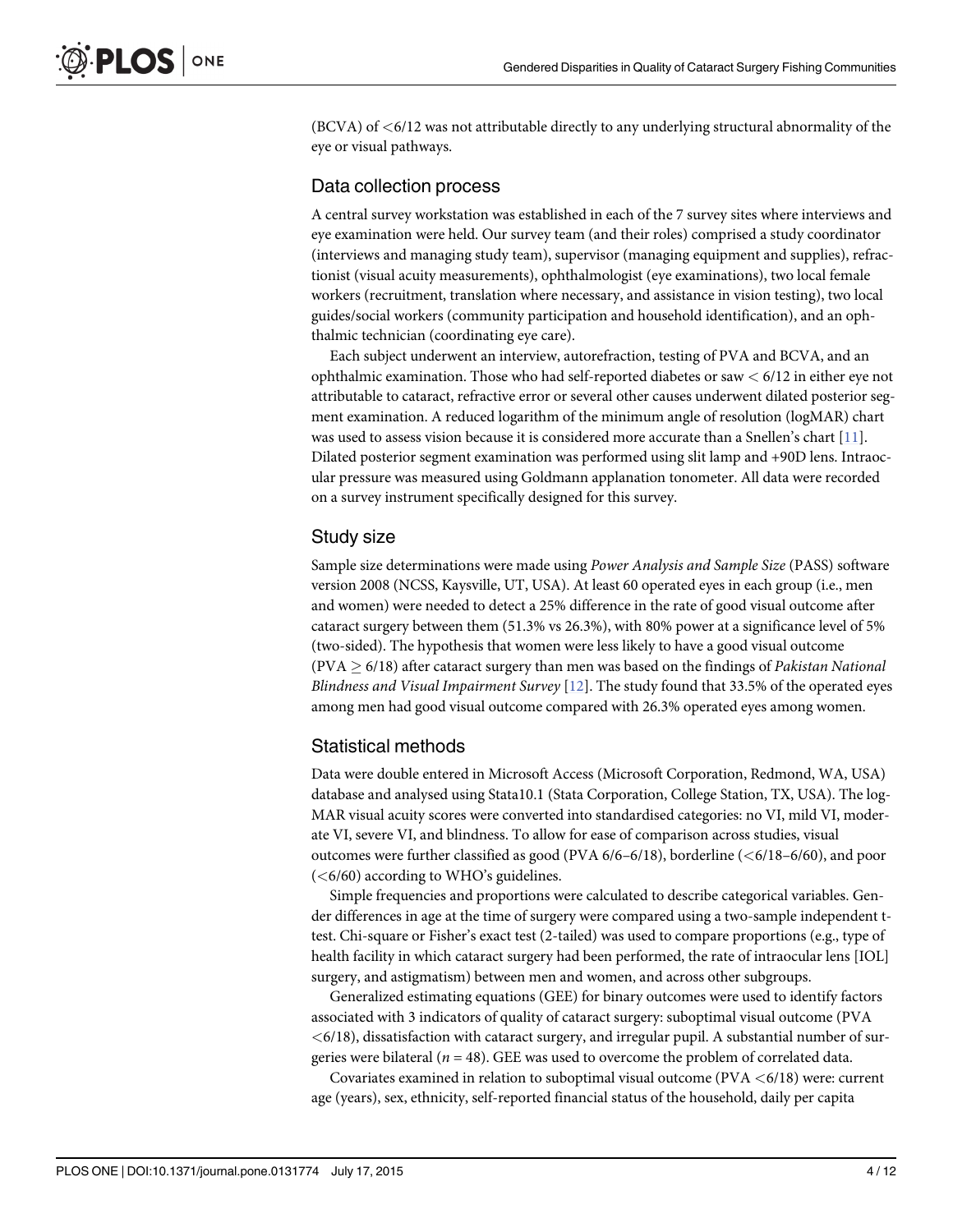<span id="page-6-0"></span>income of the household, time since surgery, and IOL surgery. Covariates examined in relation to dissatisfaction were: age, sex, ethnicity, visual outcome of cataract surgery, self-reported financial status of the household, daily per capita income of the household, time since surgery, and IOL surgery. Covariates examined in relation to pupil shape were: current age, gender, ethnicity, self-reported financial status of the household, daily per capita income of the household, time since surgery, IOL surgery, and visual outcome. Covariates with  $P \le 0.2$  in the bivariate analysis were evaluated in the multivariable analysis, statistical significance for which was set at  $P < 0.05$ .

#### **Results**

Overall, 97 of 638 persons (15.2%) in The Karachi Marine Fishing Communities Eye and General Health Survey had undergone cataract surgery in one or both eyes. A higher proportion of women than men (17.3% or 56/324 vs. 13.1% or 41/314,  $P = 0.137$ ) had undergone cataract surgery in one or both eyes. A significantly higher proportion of women's than men's eyes had had cataract surgery (13.4% or 87/648 vs. 9.2% or 58/628,  $P = 0.016$ ). Of 145 cataract surgeries, 133 (91.7%) were with IOL implantation (Table 1). Women had a slightly lower rate of IOL surgery than men (89.7% vs. 94.8%). However, this difference was not statistically significant  $(P = 0.268)$ . There were also no significant differences in the rate of IOL surgery by ethnicity and socioeconomic status (data not shown in the tables). Women underwent cataract surgery at a much younger age than men. Women had a statistically significantly lower mean age at surgery (59.0±12.2) than men (62.7±8.8), t (143) = 2.031,  $P = 0.044$ . There was no statistically significant differences in the type of eye care facilities (private, charitable or government) in

| Variable                       |                                       | Men's eyes $n = 58$<br>Freq. $(\%)$ | Women's eyes $n = 87$<br>Freq. $(\%)$ | All eyes $n = 145$<br>Freq. $(\%)$ |
|--------------------------------|---------------------------------------|-------------------------------------|---------------------------------------|------------------------------------|
| <b>IOL Surgery</b>             | Yes                                   | 55(94.8)                            | 78(89.7)                              | 133(91.7)                          |
|                                | No                                    | 3(5.2)                              | 9(10.3)                               | 12(8.3)                            |
| Presenting vision <sup>a</sup> | No visual impairment $> 6/12$         | 28(48.3)                            | 22(25.3)                              | 50(34.5)                           |
|                                | Mild visual impairment <6/12-6/18     | 15(25.9)                            | 15 (17.2)                             | 30(20.7)                           |
|                                | Moderate visual impairment <6/18-6/60 | 10(17.2)                            | 32(36.8)                              | 42 (29.0)                          |
|                                | Severe visual impairment <6/60-3/60   | 1(1.7)                              | 4(4.6)                                | 5(3.4)                             |
|                                | Blindness 1 < 3/60-1/60               | 0(0.0)                              | 3(3.4)                                | 3(2.1)                             |
|                                | Blindness 2 <1/60-Light Perception    | 2(3.4)                              | 8(9.2)                                | 10(6.9)                            |
|                                | Blindness 3 No Light Perception       | 2(3.4)                              | 3(3.4)                                | 5(3.4)                             |
| <b>Best-corrected vision</b>   | No visual impairment $\geq 6/12$      | 41(70.7)                            | 41 (47.1)                             | 82 (56.6)                          |
|                                | Mild visual impairment <6/12-6/18     | 6(10.3)                             | 11(12.6)                              | 17(11.7)                           |
|                                | Moderate visual impairment <6/18-6/60 | 7(12.1)                             | 20(23.0)                              | 27 (18.6)                          |
|                                | Severe visual impairment <6/60-3/60   | 0(0.0)                              | 4(4.6)                                | 4(2.8)                             |
|                                | Blindness 1 < 3/60 - 1/60             | 0(0.0)                              | 2(2.3)                                | 2(1.4)                             |
|                                | Blindness 2 <1/60-Light Perception    | 2(3.4)                              | 6(6.9)                                | 8(5.5)                             |
|                                | Blindness 3 No Light Perception       | 2(3.4)                              | 3(3.4)                                | 5(3.4)                             |
| Dissatisfaction with surgery   | Yes                                   | 15(25.9)                            | 25(29.1)                              | 40(27.8)                           |
|                                | No                                    | 43(74.1)                            | 61(70.9)                              | 104(72.2)                          |

Table 1. Gender differences in intraocular lens surgery rate, visual outcome and dissatisfaction with surgery in The Karachi Marine Fishing Communities Eye and General Health Survey (n = 145 eyes).

a<br>The WHO recommends that more than 85% of cataract surgeries achieve a good visual outcome (presenting VA of 6/18 or better) with fewer than 10% having borderline (PVA <6/18-6/60) and less than 5% having poor (<6/60) outcomes at presentation. With best correction, these values should be >90%, <5% and <5%, respectively

doi:10.1371/journal.pone.0131774.t001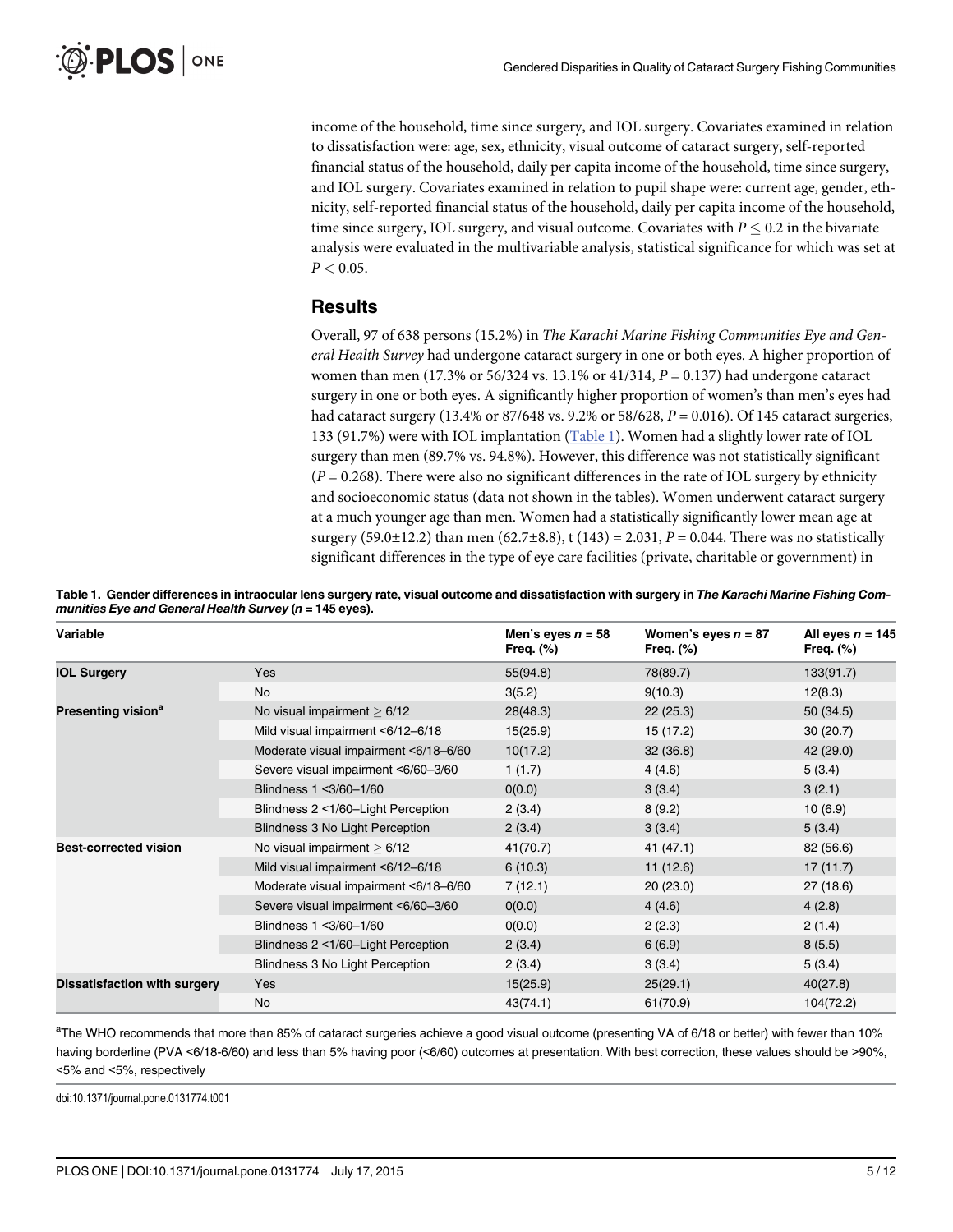which men and women had undergone cataract surgery ( $P = 0.478$ ). None of the surgeries had taken place in an "eye camp" setting.

Results for each of the four outcome measures are reported below and in the Tables.

#### Visual outcome of cataract surgery

Almost two-thirds (65.5%) of 145 operated eyes had some form of visual loss (PVA  $\lt$  6/12 [\[Table 1\]](#page-6-0)). Overall, 20.7%, 29.0% and 3.4% of the operated eyes had mild, moderate and severe visual impairment, respectively, while 12.4% eyes were blind. Among the 18 blind eyes, 5 had no light perception. When the data were classified according to WHO's guidelines, 55.2%, 29.0% and 15.9% eyes had good, borderline and poor visual outcomes based on presenting vision, respectively [\(S1 Table](#page-12-0)). With best correction, these values were: 68.3%, 18.6%, and 13.1%. Visual outcomes were substantially different by gender, with a significantly higher proportion of women's than men's eyes having PVA of  $\lt 6/12$  (74.7% vs. 51.7%;  $P \lt 0.007$ ) or PVA of  $\lt$ 6/18 (57.5% vs. 25.9%;  $P \lt$  0.001). These differences remained significant even after best correction. As shown in Table 2, three covariates—gender, self-reported financial status of

| Table 2. Uni- and multivariable GEE analyses of predictors of suboptimal visual outcome of cataract surgery (PVA < 6/18 [n = 145 eyes]). |  |  |  |
|------------------------------------------------------------------------------------------------------------------------------------------|--|--|--|
|                                                                                                                                          |  |  |  |

| Variable                                  |                    | n               | VA<6/18 on presentationFreq<br>$(\%)$ | Crude odds ratio<br>(95% CI) | <b>Adjusted odds ratio</b><br>(95% CI) |
|-------------------------------------------|--------------------|-----------------|---------------------------------------|------------------------------|----------------------------------------|
| All                                       |                    | 145             | 65 (44.8)                             |                              |                                        |
| <b>Current age, years</b>                 | $50 - 59$          | 43              | 23(53.5)                              | 1.0                          |                                        |
|                                           | >60                |                 | 102 42 (41.2)                         | $1.62(0.74 - 3.54)$          |                                        |
|                                           | $P$ value          |                 |                                       | 0.224                        |                                        |
| <b>Sex</b>                                | Male               | 58              | 15(25.9)                              | 1.0                          | 1.0                                    |
|                                           | Female             | 87              | 50(57.5)                              | $4.02(1.84 - 8.80)$          | 4.38 (1.96-9.79)                       |
|                                           | $P$ value          |                 |                                       | < 0.001                      | < 0.001                                |
| <b>Ethnicity<sup>a</sup></b>              | Kutchi             |                 | 113 51 (45.1)                         | $1.08(0.46 - 2.56)$          |                                        |
|                                           | Non-Kutchi         | 32              | 14 (43.8)                             | 1.0                          |                                        |
|                                           | $P$ value          |                 |                                       | 0.858                        |                                        |
| Self-reported financial status of the     | "Fine"             | 22              | 6(27.3)                               | 1.0                          | 1.0                                    |
| household <sup>b</sup>                    | "Poor/<br>Fragile" |                 | 123 59 (48.0)                         | $2.45(0.84 - 7.16)$          | $3.01(0.98 - 9.27)$                    |
|                                           | $P$ value          |                 |                                       | 0.103                        | 0.055                                  |
| Daily per capita income of the household, | < 0.52             | 88              | 41 (46.6)                             | $1.34(0.64 - 2.81)$          |                                        |
| <b>US dollars</b>                         | > 0.53             | 57              | 24(42.1)                              | 1.0                          |                                        |
|                                           | $P$ value          |                 |                                       | 0.432                        |                                        |
| Time since surgery                        | $<$ 4 years        | 68              | 27 (39.7)                             | 1.0                          |                                        |
|                                           | $\geq$ 4 years     | 77              | 38 (49.4)                             | $1.55(0.77 - 3.15)$          |                                        |
|                                           | $P$ value          |                 |                                       | 0.217                        |                                        |
| <b>IOL surgery</b>                        | Yes                |                 | 133 57 (42.9)                         | 1.0                          |                                        |
|                                           | <b>No</b>          | 12 <sup>2</sup> | 8(66.7)                               | 2.80 (0.72-10.69)            |                                        |
|                                           | $P$ value          |                 |                                       | 0.139                        |                                        |

<sup>a</sup>Non-Kutchis included Sindhis (n = 19 eyes), Bengalis (n = 10 eyes) and Other (n = 3 eyes).

<sup>b</sup> Self-reported financial status of the household was examined by asking participants how their household financial status was. Responses to this openended question were grouped into the following categories: fine, "can just make both ends meet," poor/weak, very poor/very weak, alternating between getting food and not getting food, unpredictable livelihood–sometimes you get it, sometimes you do not, no savings, need to work daily to earn enough to make a livelihood, and derives livelihood from charity/zakat. For the present analysis, these categories were further grouped as: "fine" and "poor/fragile."

doi:10.1371/journal.pone.0131774.t002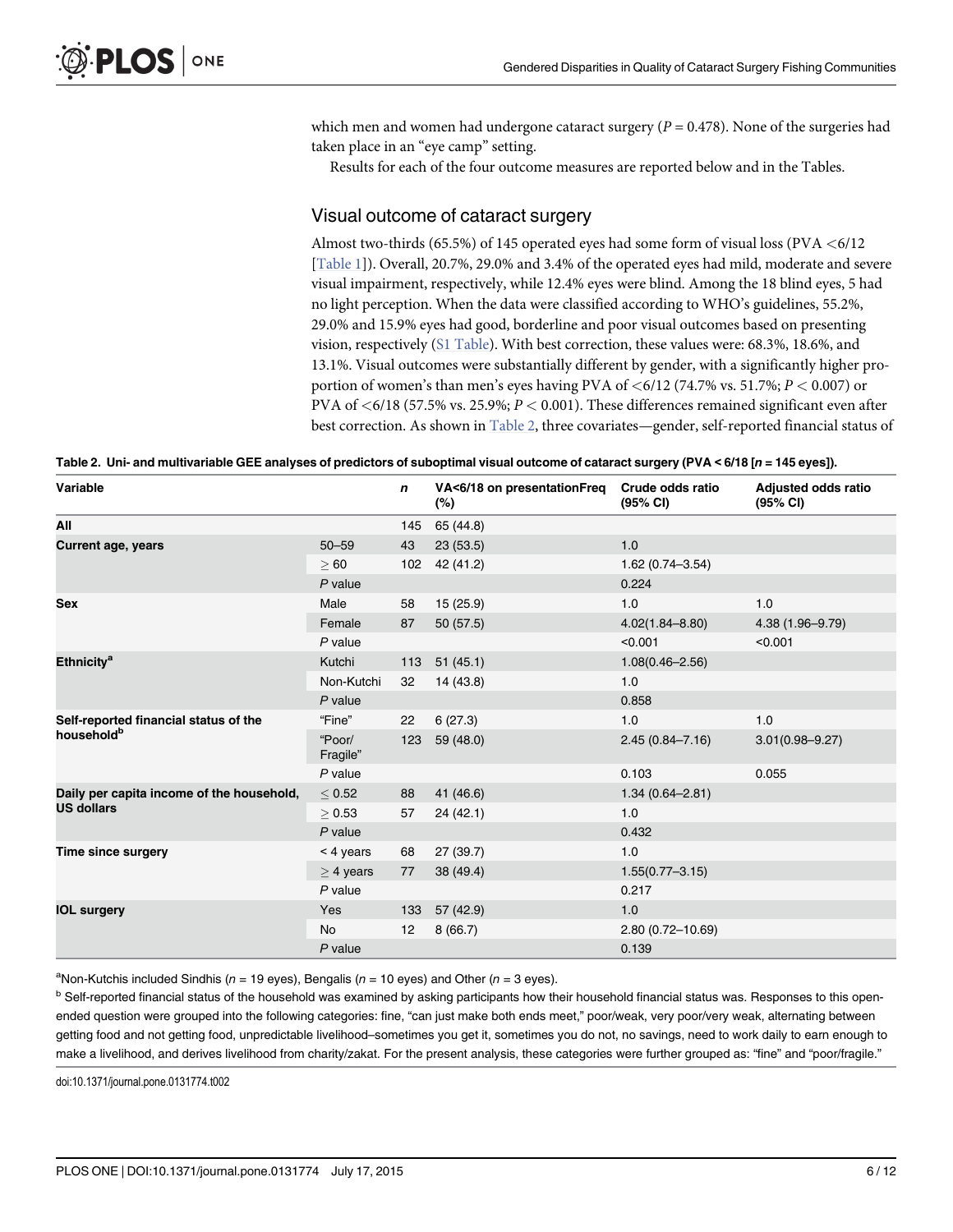<span id="page-8-0"></span>the household, and IOL surgery—had a  $P \le 0.2$  in the univariate GEE analysis of factors associated with suboptimal visual outcome (PVA  $<$  6/18). In the final analysis, gender was the only significant independent predictor of visual outcome. Women's eyes were 4.38 times more likely to have suboptimal visual outcome compared with men's eyes (odds ratio 4.38, 95% CI 1.96– 9.79;  $P < 0.001$ ) after adjusting for the effect of self-reported financial status of the household. IOL surgery was not included in the final model because it did not have appreciable effect in the multivariable analysis.

Of the 30 eyes with PVA of  $\leq 6/12$ -6/18, 23 (76.7%) were the result of uncorrected refractive error, 3 (10%) posterior capsular opacification (PCO), 1 (3.3%) corneal scar, 1 (3.3%) amblyopia, and 2 (6.7%) age-related macular degeneration ( $S2$  Table). Similarly, of the 65 eyes with PVA of <6/18 on presentation, 9 (13.8%) were the result of uncorrected refractive error, 26 (40%) PCO, 2 (3.1%) corneal scar, 4 (6.2%) phthisis, 3 (4.6%) high cylindrical error, 2 (3.1%) glaucoma, 1 (1.5%) surgery-related secondary glaucoma, 5 (7.7%) optic neuropathy, 7 (10.8%) age-related macular degeneration, 2 (3.1%) retinal detachment, 1 (1.5%) central retinal vein occlusion, 2 (3.1%) diabetic retinopathy, and 1 (1.5%) maculopathy. All four eyes with small shrunken globe and one eye with total corneal scar were attributable to endophthalmitis. Women's eyes were 1.3 times more likely to have suboptimal visual outcome due to PCO than men's eyes, but this difference was not statistically significant. Analysis of other causes by gender could not be undertaken because of inadequate causespecific data.

#### Dissatisfaction with cataract surgery

Overall, more than one fourth (44/144) of cataract surgeries resulted in dissatisfaction [\(Table 3\)](#page-9-0). Understandably, those with poor or borderline visual outcomes (PVA  $<$  6/18) were substantially more likely to be dissatisfied than those who had a good visual outcome (VA  $\geq$  6/ 18; 50.0% vs. 10.0%;  $P < 0.001$ ). Variation in dissatisfaction rate by household financial status was marginally significant ( $P = 0.061$ ) while that by current age ( $P = 0.802$ ), gender ( $P = 0.570$ ), ethnicity ( $P = 0.110$ ), daily per capita income of the household ( $P = 0.890$ ), time since surgery  $(P = 0.838)$ , and IOL surgery  $(P = 0.632)$  were not significant. Variables evaluated in the multivariable GEE analysis were: visual outcome, self-reported financial status of the household, and ethnicity. Household financial status was not included in the final model because it had no appreciable effect. The final model showed that those with poor or borderline visual outcome compared with a good one were more likely to be dissatisfied with the outcome of cataract surgery (adjusted OR 9.71, 95% CI 3.92–24.03; P<0.001)—as were ethnic Kutchis compared with non-Kutchis (adjusted OR 2.99, 95% CI 0.91–9.84; P = 0.071).

#### Pupil shape

As shown in [Table 4,](#page-10-0) 137 operated eyes were included in this analysis. 6 eyes could not be included because they had corneal scar, corneal blood staining or phthisis bulbi while 2 eyes had missing data. Overall, 21.9% (30/137) eyes had irregular pupil. A disproportionately high percentage of eyes with post-operative PVA of <6/18 or with aphakia had irregular pupil. A higher proportion of women's than men's eyes had irregular pupil (26.5% vs. 14.8%). Of the 8 covariates examined in relation to the presence of irregular pupil in the univariate GEE analysis, post-operative PVA, sex, and IOL surgery had a  $P \le 0.2$  and were then evaluated in the multivariable GEE model. After adjustment for sex, post-operative VA achieved borderline statistical significance (adjusted OR 2.36, 95% CI 1.00-5.59;  $P = 0.051$ ). IOL surgery did not show any appreciable effect and was not retained in the final model.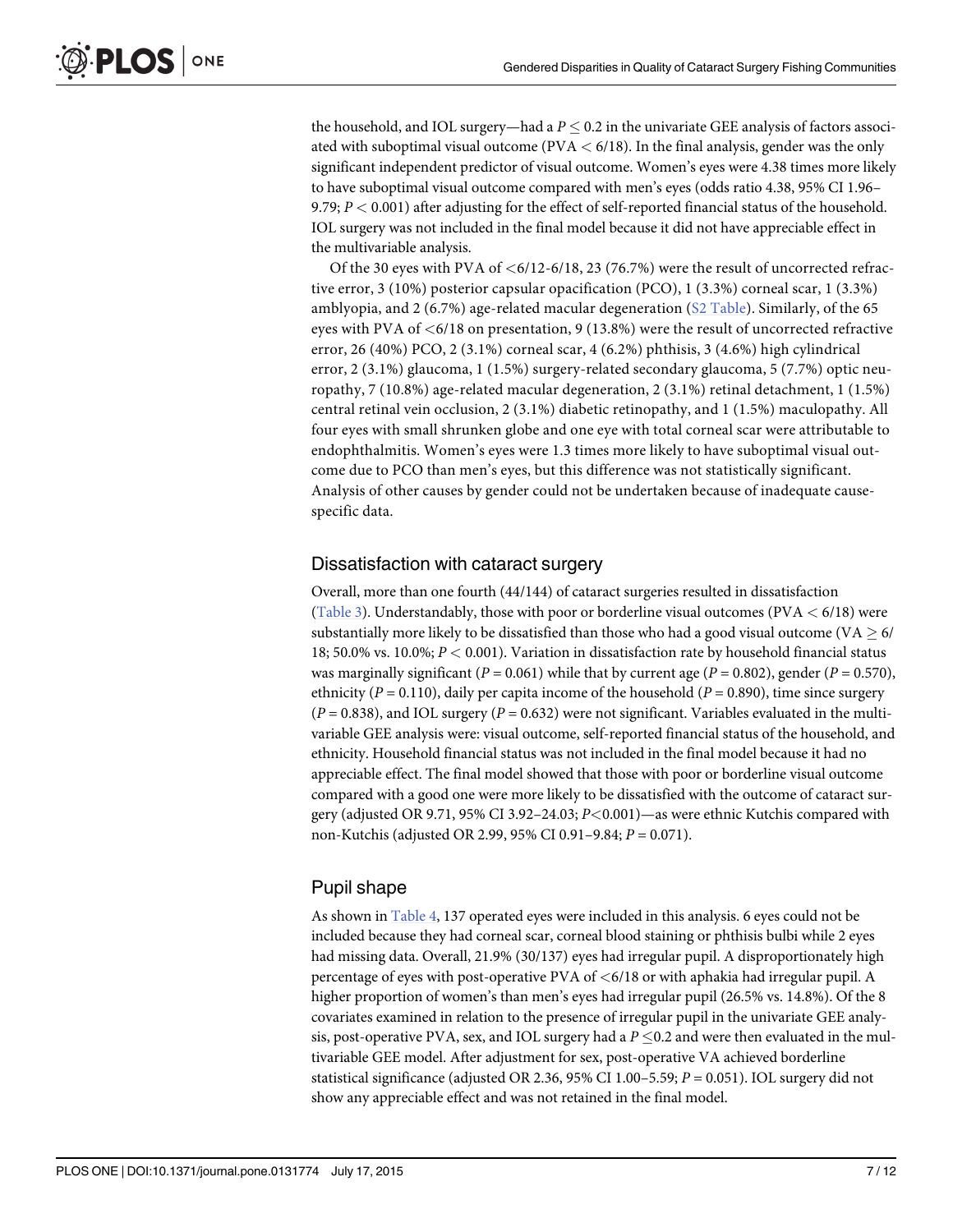| Variable                                  |                              | $\mathbf n$ | <b>Not satisfiedFreq</b><br>(%) | Crude odds ratio<br>(95% CI) | Adjusted odds ratio<br>(95% CI) |
|-------------------------------------------|------------------------------|-------------|---------------------------------|------------------------------|---------------------------------|
| All                                       |                              | 144         | 40(27.8)                        |                              |                                 |
| <b>Current age, years</b>                 | $50 - 59$                    | 43          | 12 (27.9)                       | $1.12(0.48 - 2.62)$          |                                 |
|                                           | >60                          | 101         | 28(27.7)                        | 1.0                          |                                 |
|                                           | $P$ value                    |             |                                 | 0.802                        |                                 |
| <b>Sex</b>                                | Male                         | 58          | 15(25.9)                        | 1.0                          |                                 |
|                                           | Female                       | 86          | 25(29.1)                        | $1.26(0.56 - 2.84)$          |                                 |
|                                           | $P$ value                    |             |                                 | 0.570                        |                                 |
| <b>Ethnicity</b>                          | Kutchi                       |             | 112 35 (31.3)                   | $2.48(0.81 - 7.59)$          | $2.99(0.91 - 9.84)$             |
|                                           | Non-Kutchi                   | 32          | 5(15.6)                         | 1.0                          | 1.0                             |
|                                           | $P$ value                    |             |                                 | 0.110                        | 0.071                           |
| Outcome of cataract surgery               | Good $\geq 6/18$             | 80          | 8(10.0)                         | 1.0                          | 1.0                             |
|                                           | Borderline or Poor<br>< 6/18 | 64          | 32(50.0)                        | $9.14(3.75 - 22.26)$         | $9.71(3.92 - 24.03)$            |
|                                           | $P$ value                    |             |                                 | < 0.001                      | < 0.001                         |
| Self-reported financial status of the     | "Fine"                       | 22          | 2(9.1)                          | 1.0                          |                                 |
| household                                 | "Poor/Fragile"               | 122         | 38(31.1)                        | 4.56 (0.93-22.25)            |                                 |
|                                           | $P$ value                    |             |                                 | 0.061                        |                                 |
| Daily per capita income of the household, | < 0.52                       | 87          | 24(27.6)                        | $1.06(0.47 - 2.37)$          |                                 |
| <b>US dollars</b>                         | > 0.53                       | 57          | 16(28.1)                        | 1.0                          |                                 |
|                                           | $P$ value                    |             |                                 | 0.890                        |                                 |
| <b>Time since surgery</b>                 | $<$ 4 years                  | 68          | 20(29.4)                        | $1.08(0.50 - 2.35)$          |                                 |
|                                           | $>$ 4 years                  | 76          | 20(26.3)                        | 1.0                          |                                 |
|                                           | $P$ value                    |             |                                 | 0.838                        |                                 |
| <b>IOL surgery</b>                        | Yes                          | 132         | 36(27.3)                        | 1.0                          |                                 |
|                                           | <b>No</b>                    | 12          | 4(33.3)                         | $1.39(0.36 - 5.28)$          |                                 |
|                                           | $P$ value                    |             |                                 | 0.632                        |                                 |

#### <span id="page-9-0"></span>[Table 3.](#page-8-0) Uni- and multivariable GEE analyses of predictors of dissatisfaction with cataract surgery ( $n = 144$  surgeries).

doi:10.1371/journal.pone.0131774.t003

# Refractive outcome

As shown in [Table 5,](#page-10-0) astigmatism was evaluated in 113 operated eyes. 30 eyes did not undergo best-correction owing to media opacities or blindness while 2 eyes were of participants who were unable to attend the cluster examination center. Their visual acuity with pinhole, where obtainable, was considered as BCVA. Of 113 eyes, 48 (42.5%) had mild to moderate astigmatism while a quarter (23.9%) had severe or very severe astigmatism. When analysed by gender, a higher proportion of women's eyes had severe or very severe astigmatism than men's eyes (27.5% vs. 18.2%). However, this difference was not statistically significant ( $P = 0.258$ ).

# **Discussion**

The right to health, enshrined in international law and many national constitutions and legislations, requires that health care interventions are of good quality $[13]$ . Unfortunately, the quality of surgery in this marginalised population was of concern as two-thirds of 145 eyes that had undergone cataract surgery had some form of visual loss. 12.4% eyes were blind after operation. Women experienced substantially worse visual outcomes.

The WHO recommends that poor visual outcomes should be experienced in no more than 5% of eyes undergoing cataract surgery. The visual outcomes in our study are worse than the WHO recommended values but relatively better than those found in a number of other studies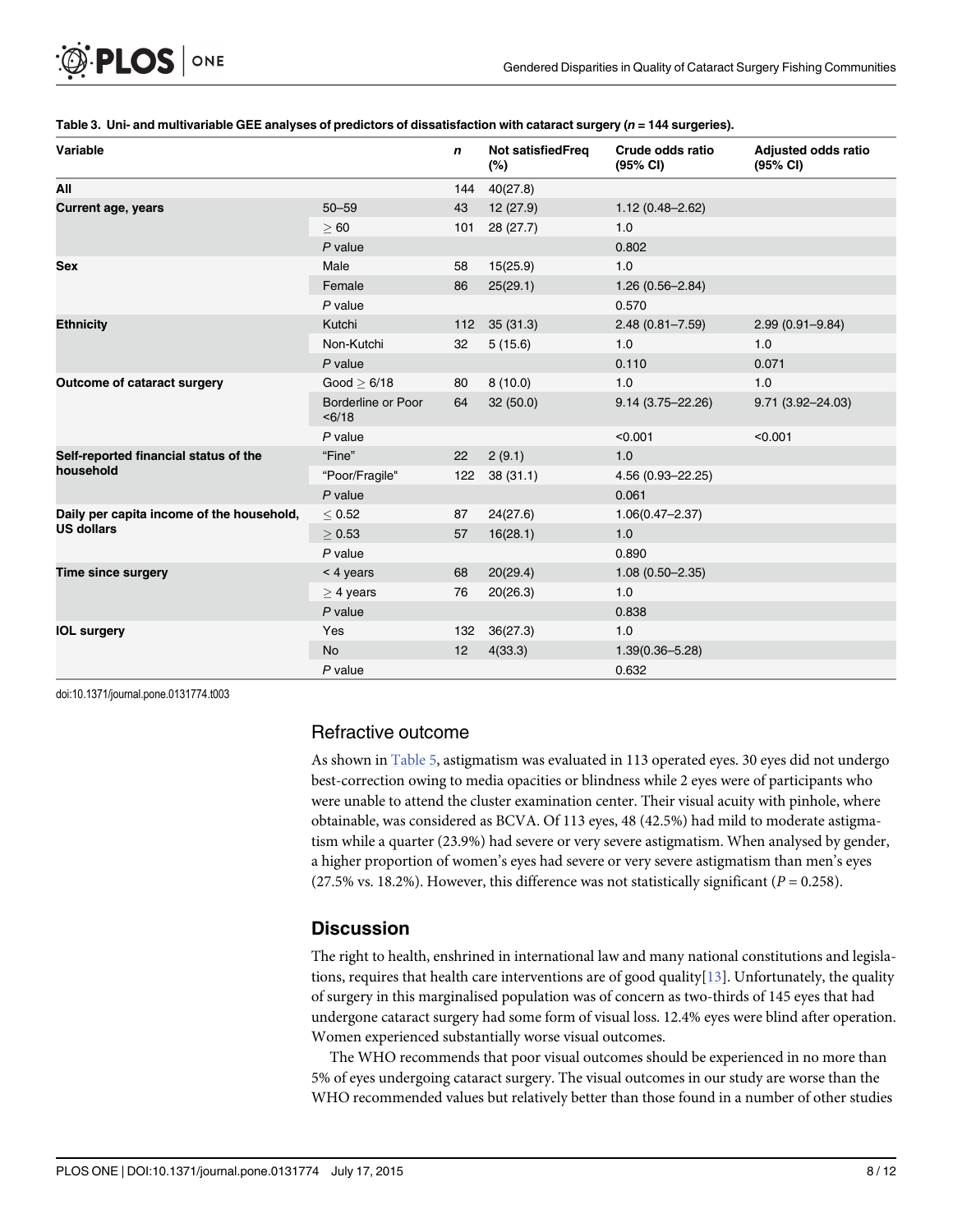| Variable                                        |                    | n   | <b>Irregular pupil Freq</b><br>(%) | Crude odds ratio (95%<br>CI) | Adjusted odds ratio (95%<br>CI) |
|-------------------------------------------------|--------------------|-----|------------------------------------|------------------------------|---------------------------------|
| Overall                                         |                    | 137 | 30(21.9)                           |                              |                                 |
| Age, years                                      | $50 - 59$          | 42  | 12(28.6)                           | $1.70(0.67 - 4.32)$          |                                 |
|                                                 | >60                | 95  | 18 (18.9)                          | 1.0                          |                                 |
|                                                 | $P$ value          |     |                                    | 0.266                        |                                 |
| <b>Sex</b>                                      | Male               | 54  | 8(14.8)                            | 1.0                          | 1.0                             |
|                                                 | Female             | 83  | 22(26.5)                           | $2.09(0.79 - 5.50)$          | $1.50(0.54 - 4.20)$             |
|                                                 | $P$ value          |     |                                    | 0.137                        | 0.441                           |
| <b>Ethnicity</b>                                | Kutchi             | 105 | 24 (22.9)                          | $1.36(0.44 - 4.14)$          |                                 |
|                                                 | Non-Kutchi         | 32  | 6(18.8)                            | 1.0                          |                                 |
|                                                 | $P$ value          |     |                                    | 0.593                        |                                 |
| Self-reported financial status of the household | "Fine"             | 22  | 4(18.2)                            | 1.0                          |                                 |
|                                                 | "Poor/<br>Fragile" | 115 | 26 (22.6)                          | $1.16(0.34 - 4.02)$          |                                 |
|                                                 | $P$ value          |     |                                    | 0.814                        |                                 |
| Daily per capita income of thehousehold, US     | < 0.52             | 83  | 17(20.5)                           | 1.0                          |                                 |
| dollars                                         | > 0.53             | 54  | 13(24.1)                           | $1.17(0.47 - 2.89)$          |                                 |
|                                                 | $P$ value          |     |                                    | 0.735                        |                                 |
| <b>Time since surgery</b>                       | $<$ 4 years        | 65  | 13(20.0)                           | 1.0                          |                                 |
|                                                 | $>$ 4 years        | 72  | 17 (23.6)                          | $1.37(0.57 - 3.28)$          |                                 |
|                                                 | $P$ value          |     |                                    | 0.482                        |                                 |
| <b>IOL surgery</b>                              | Yes                | 127 | 26(20.5)                           | 1.0                          |                                 |
|                                                 | No                 | 10  | 4(40.0)                            | 2.76 (0.65-11.66)            |                                 |
|                                                 | $P$ value          |     |                                    | 0.168                        |                                 |
| Presenting visual acuity (Post-operative)       | > 6/18             | 80  | 12(15.0)                           | 1.0                          | 1.0                             |
|                                                 | < 6/18             | 57  | 18(31.6)                           | $2.63(1.17 - 5.92)$          | $2.36(1.00 - 5.59)$             |
|                                                 | $P$ value          |     |                                    | 0.019                        | 0.051                           |

#### <span id="page-10-0"></span>[Table 4.](#page-8-0) Prevalence of, and factors associated with, irregular pupil in the operated eyes (n = 137 eyes).

doi:10.1371/journal.pone.0131774.t004

in LMICs[\[14\]](#page-13-0). Our study setting, Karachi, is an urban area with reasonably good facilities and with a number of active charity-based eye care organisations. Reasonably good access to skilled eye care professionals and IOL surgeries appears to be present; all surgeries in this population had been performed in static eye care facilities and 92% of these were with IOL. A suboptimal rate of IOL implantation and "eye camp" surgery have been found to be major contributors to poor visual outcomes in many resource-poor settings, including Pakistan [\[12\]](#page-13-0).

The most striking finding in the present investigation was the poorer visual outcomes of cataract surgery among women than men. Women's eyes compared with men's eyes were 4.38 times more likely to have borderline or poor visual outcome (PVA<6/18). While a more

#### [Table 5.](#page-9-0) Prevalence of astigmatism as assessed in 113 eyes that had undergone cataract surgery.

| Degree of astigmatism (D cyl.) | Men's eyes $n = 44$<br>Freq $(\%)$ | Women's eyes $n = 69$<br>$Freq$ %) | All eyes $n = 113$<br>Freq $(\%)$ |
|--------------------------------|------------------------------------|------------------------------------|-----------------------------------|
| None $(< -0.5)$                | 15(34.1)                           | 23(33.3)                           | 38 (33.6)                         |
| Mild (-0.5)                    | 3(6.8)                             | 8(11.6)                            | 11(9.7)                           |
| Moderate $(> -0.5$ to $-1.5)$  | 18(40.9)                           | 19(27.5)                           | 37(32.7)                          |
| Severe (> -1.5 to -3.5)        | 8(18.2)                            | 16 (23.2)                          | 24(21.2)                          |
| Very severe $(> -3.5)$         | 0(0)                               | 3(4.3)                             | 3(2.7)                            |

doi:10.1371/journal.pone.0131774.t005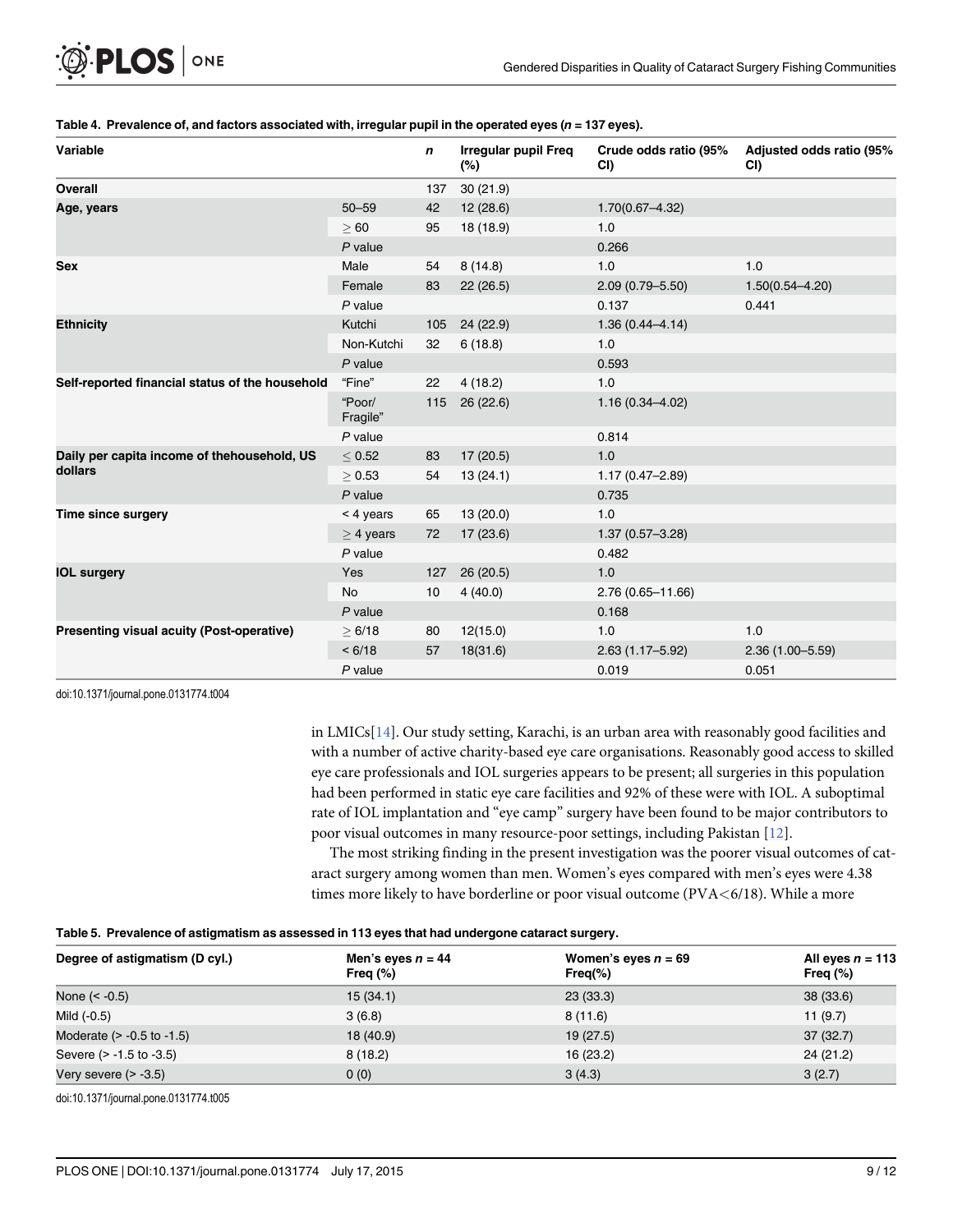<span id="page-11-0"></span>meaningful comparison of our findings with existing literature is restricted by the limited number of studies that report gender-disaggregated visual outcome data, gender disparities of this magnitude have not been reported previously. Consistent with the findings of the Pakistan National Blindness and Visual Impairment Survey  $[12]$  $[12]$  $[12]$ , women who manage to access cataract surgery do not benefit visually from it as much as they might. Our study found no statistically significant differences in the type of eye care facilities (private, charitable or government) in which men and women had undergone cataract surgery. However, their outcomes were worse, even if they did not voice their dissatisfaction as frequently as men. The question is whether women are getting the same quality of eye care as men. Are women receiving surgery from a subgroup of eye surgeons whose surgical skills and resources are inferior to those who treat men? Our data, by showing the presence of a relatively higher percentage of operated eyes with irregular pupil or astigmatism among women, may support this hypothesis, which needs to be investigated in future research in diverse health care settings in the country. The excess rate of poor visual outcome among women may partly explain why "fears" of operation or its poor outcomes, reported elsewhere, were far more prevalent among women with than men  $[8]$  $[8]$  $[8]$ .

Globally, socioeconomic disparities in health status and quality of care are one of the most disturbing and challenging characteristics of health systems. In our study, there was a lack of a statistically significant association between socioeconomic status variables and visual outcome of cataract surgery. This could be due to the relatively homogeneous, low socioeconomic status of our study population, or the relatively small sample size that limited our statistical power to detect between-group differences.

More than two-thirds of the causes of suboptimal visual outcome identified in our study, such as refractive errors, PCO, severe infection and several other surgical complications are avoidable (preventable or treatable). Of particular concern is the high rate of endophthalmitis following cataract surgery (3.4%), which is generally reported to be less than 0.3%. Accurate IOL power calculation, effective infection control, and treatment of PCO should be a top priority of cataract surgical programmes in LMICs as should be upgrading the cataract surgery skills of many ophthalmologists and cataract surgeons [[12](#page-13-0), [15](#page-13-0)]. The reported rate of cataract surgery has increased in many LMICs, including Pakistan. Given the intense pressure to dramatically reduce the large surgical backlog and to extend cataract surgery to more people, care must be taken regarding the quality of these services and to ensure prospective monitoring to identify problems to be rectified.

In this population, one out of every four cataract surgeries was associated with dissatisfaction. Visual outcome was the only significant and independent predictor of satisfaction with surgery. Those with  $PVA < 6/18$  were 10 times more likely to be dissatisfied with their surgery than those with  $VA \geq 6/18$ . Satisfaction should be the most important quality indicator in cataract surgical care and a critical driver for the widespread uptake of cataract surgery in LMICs.

This research was carried out in hard-to-reach communities and was compounded by the unstable situation in Pakistan in general and Karachi in particular, with great difficulties associated with routine activity, including field research [\[16,](#page-13-0) [17\]](#page-13-0). This is one of the first population-based studies in an LMIC to employ a wide spectrum of indicators to assess quality of cataract surgery than mere visual outcome. Other strengths of this analysis include a relatively large, population-based sample of cataract surgeries given the hard-to-reach nature of this population, the detailed eye examination of participants (which involved the use of presenting and best corrected logMAR visual acuity testing, slit lamp biomicroscopy, and dilated posterior segment examination), the use of a higher visual acuity threshold than is traditionally used in population-based surveys, and attention to important potential confounders in the statistical analysis.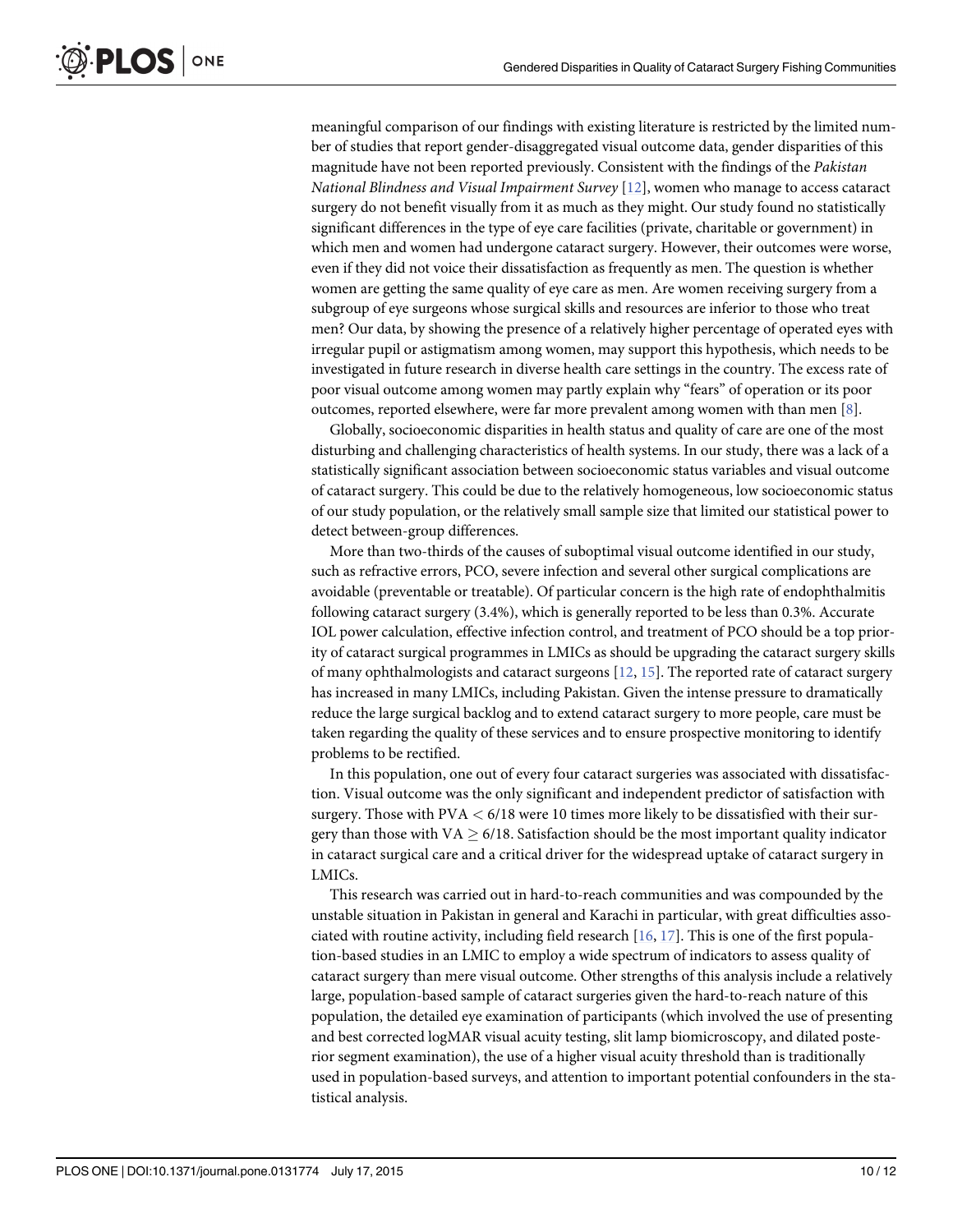<span id="page-12-0"></span>While our study does bring out an important finding of women having significantly poorer outcomes than men, the cross-sectional nature of our study and inadequate cause-specific data make it difficult to establish causality. It could not be determined whether some of the causes of suboptimal visual outcome preceded the surgery or vice-versa. Monitoring programmes or adequately sized prospective studies that take into account baseline differences in risk factors are needed to inform decision-making and practice. Another limitation of the study was differences in outcomes by ethnicity could not be meaningfully assessed because of a lower-thanexpected rate of cataract surgery among ethnic Sindhis and Bengalis. One other report [[9](#page-13-0)] from this study demonstrates a substantially lower uptake of eye care services by ethnic Bengalis compared with other ethnic groups. The literacy rate in this population was very low and the predictive utility of education also could not be examined. Larger sample sizes are required if inter-ethnic or other comparisons of quality, preferably also stratified by gender, are to be undertaken. Indeed, there is considerable need to undertake such studies given the direction of apparent disparities across the diverse population studied.

In summary, the quality of cataract surgery in this population, especially among women, falls short of the WHO recommended guidelines. The issue of poor quality of cataract surgery in LMICs has been highlighted by a number of previous studies and our work reinforces it. Quality of cataract surgery must receive at least as much attention as the quantity of surgery. This study recommends that, in LMICs, efforts and initiatives aimed to eliminate blindness and significant visual impairment due to cataract (the leading cause of visual loss) must focus, first and foremost, on improving the quality of existing cataract surgical services, especially among marginalised groups. Gender disparities, in particular, deserve proactive attention at policy and service response levels and in research and evaluation. With efforts to promote Universal Health Coverage receiving global attention in 2015 as the sustainable development goals are finalized, it is an opportune time to remind all of the need to reduce disparities and ensure equitable coverage of good quality services for all.

# Supporting Information

[S1 Table](http://www.plosone.org/article/fetchSingleRepresentation.action?uri=info:doi/10.1371/journal.pone.0131774.s001). Visual outcome of cataract surgery by selected characteristics  $(n = 145 \text{ eyes})$ . (DOCX)

[S2 Table](http://www.plosone.org/article/fetchSingleRepresentation.action?uri=info:doi/10.1371/journal.pone.0131774.s002). Causes of suboptimal visual outcome of cataract surgery (n = 145 eyes). (DOCX)

### Acknowledgments

This research was undertaken as part of a PhD study by the first author under the primary supervision of Professor Anthony B. Zwi and Professor Daniel J.M. Tarantola. The authors thank Rashin Choudhry, Rubina Gillani, Virginia Sarah, Brian Doolan, and Michael Johnson of the Fred Hollows Foundation, as well as all study participants who gave their valuable time. In particular, the authors thank their survey team members, Adeel Sarfaraz, Faraz Ahmed, Munawar Ali, Abid Butt, Amna Kutchi, Humaira Kutchi, Muhammad Umar Fawad, Samana Zaidi, Heena Ali, Younus Kutchi, and Hanif Kutchi, for their contributions across different stages of the survey. They also thank Ashraf Adamjee and Iqbal Adamjee of Adamjee Eye Hospital/ Adamjee Foundation, Karachi, for their generous support for the treatment of participants and many others in these communities in whom eye disease was diagnosed, as well as Zahid Jadoon, Saleh Memon, Shaukat Chippa, Ebrahim Hasan Khan, Raza Zaidi, Sean Victor, Salman Naveed Sadiq, and Bal Chand. The authors also thank the Aga Khan University, Karachi, for providing one of them (KA) with the space and support to complete this work, in particular the following: